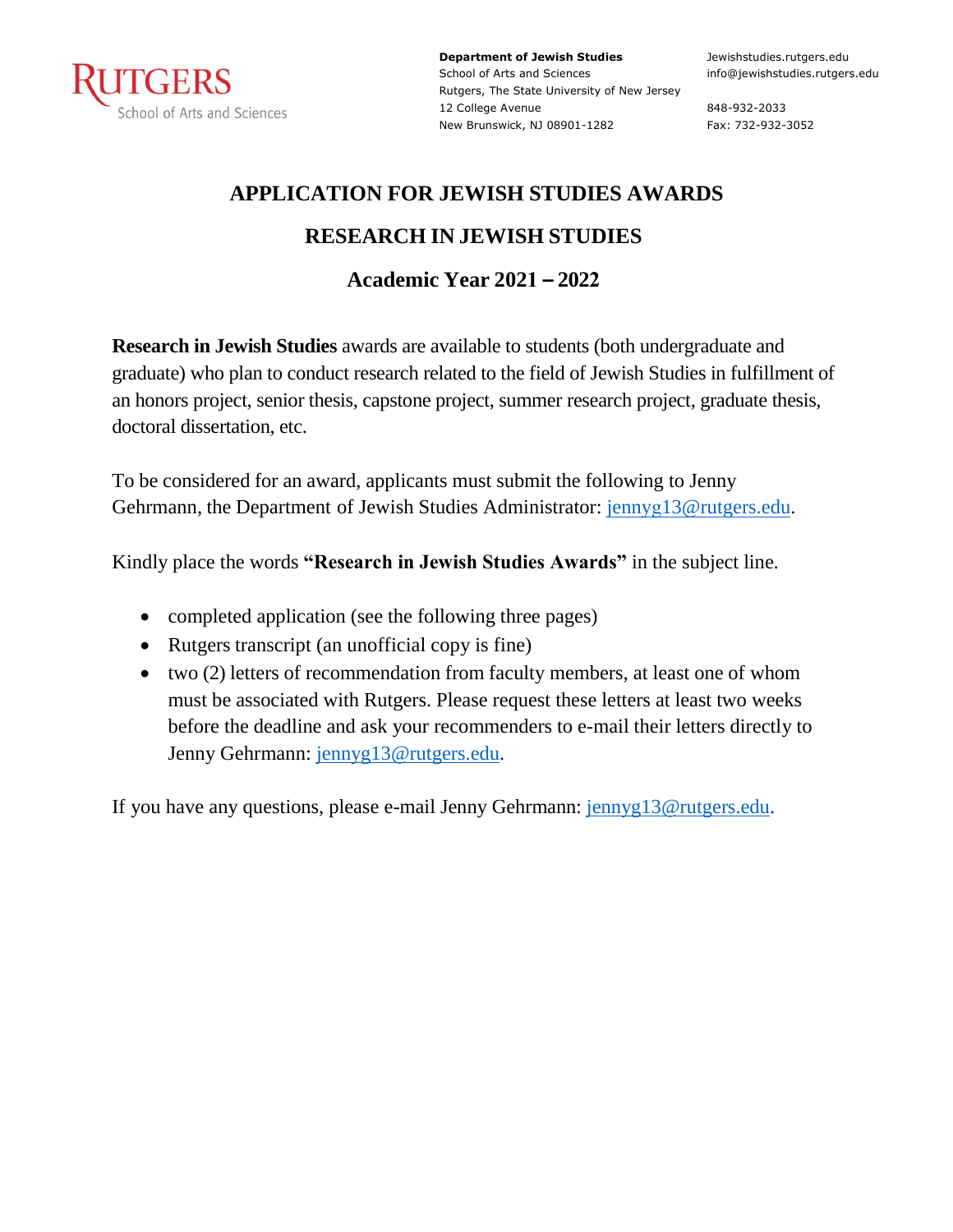# RUTGERS

### **APPLICATION FOR JEWISH STUDIES AWARDS**

#### **RESEARCH IN JEWISH STUDIES**

#### **Academic Year 2021 – 2022**

| Cumulative G.P.A.                                           |
|-------------------------------------------------------------|
| Graduate Program in which you are enrolled (if applicable): |

I have requested letters of recommendation from the following faculty (name, department, and institution if other than Rutgers). One of your recommenders must be the individual who serves (or who will serve) as mentor to the research project.

\_\_\_\_\_\_\_\_\_\_\_\_\_\_\_\_\_\_\_\_\_\_\_\_\_\_\_\_\_\_\_\_\_\_\_\_\_\_\_\_\_\_\_\_\_\_\_\_\_\_\_\_\_\_\_\_\_\_\_\_\_\_

1. 2.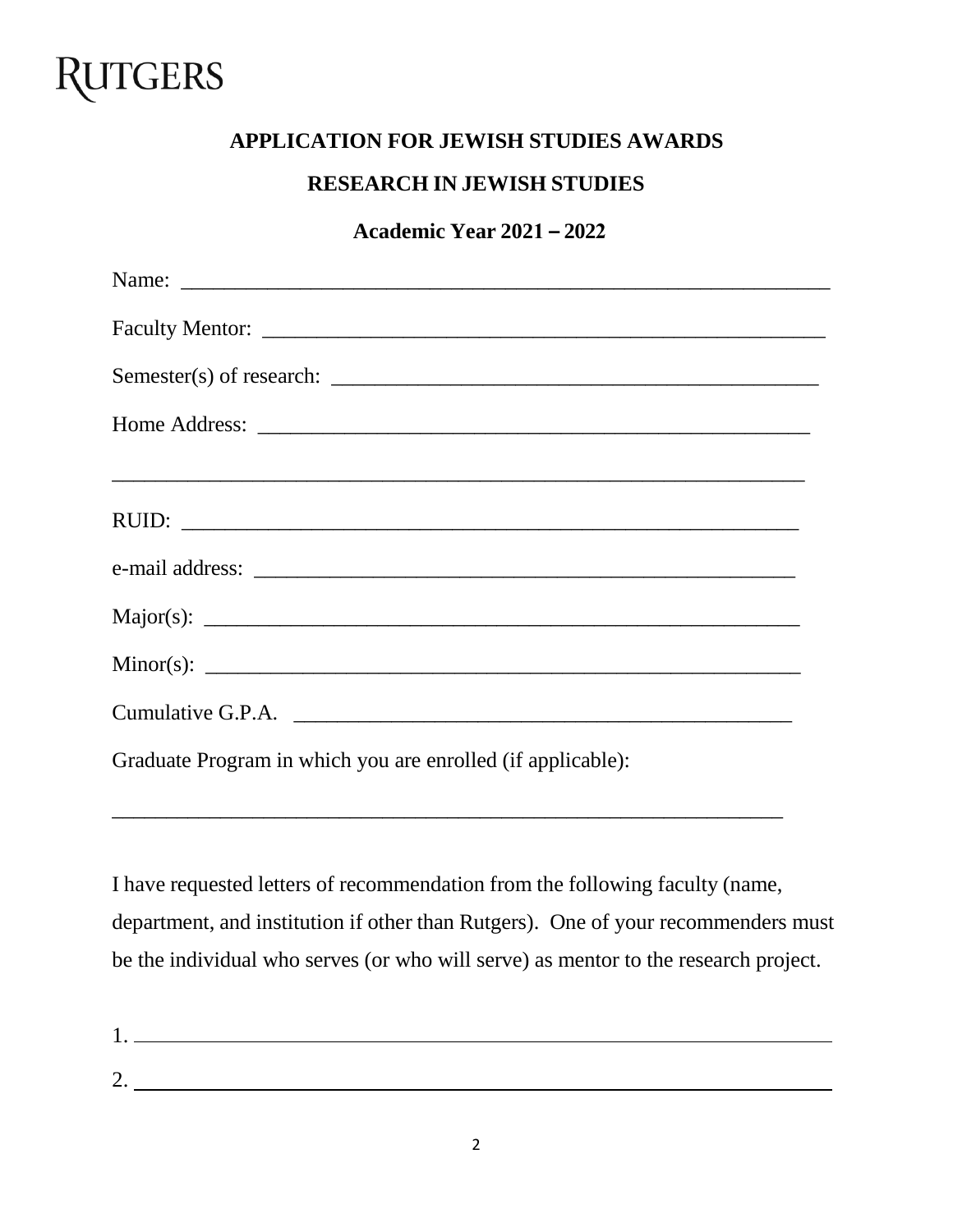# **RUTGERS**

Please list here all the courses you have taken in Jewish Studies, including the semester and grade received:

I hereby certify that all information presented in my application is accurate to the best of my knowledge:

Signature

Date